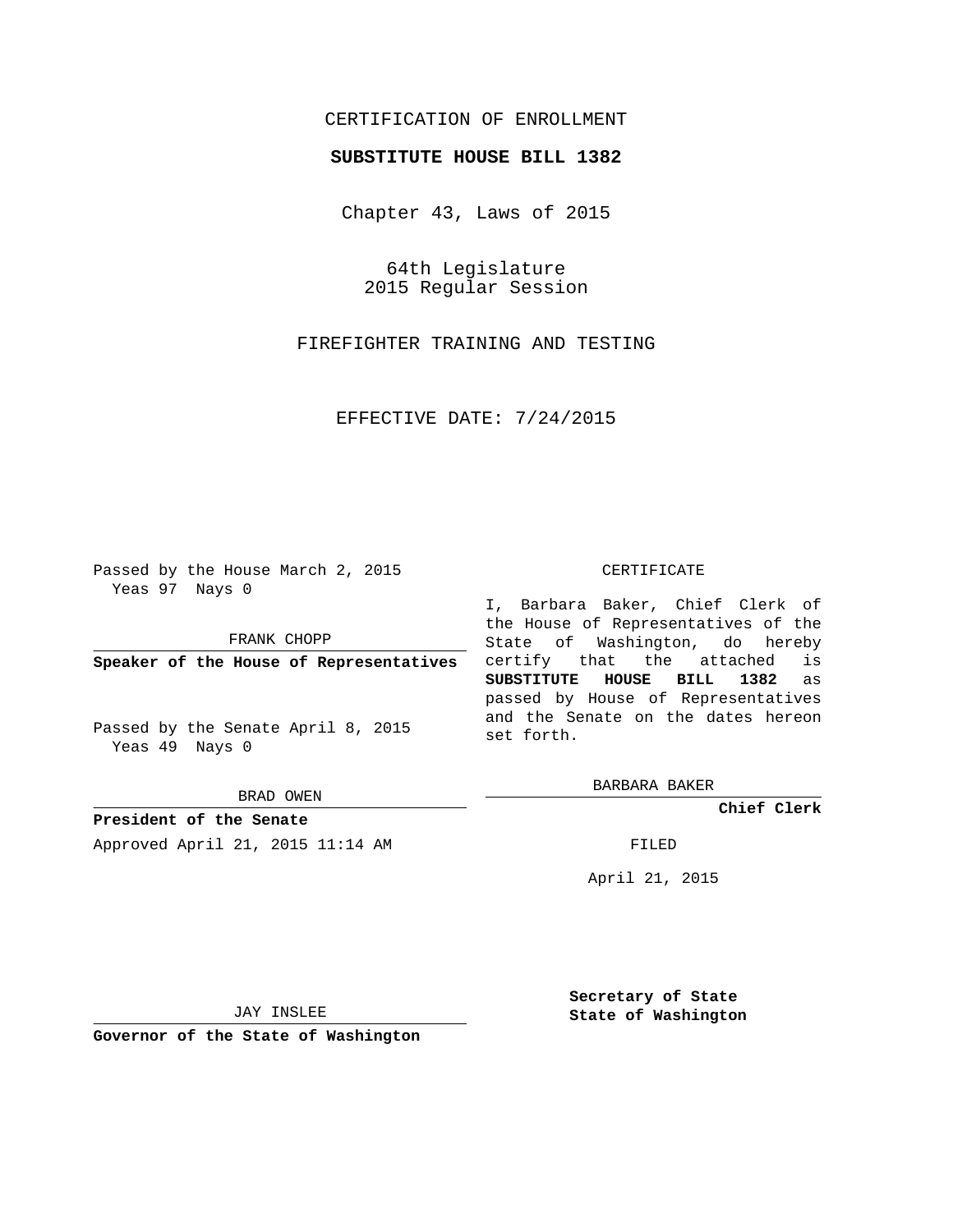## **SUBSTITUTE HOUSE BILL 1382**

Passed Legislature - 2015 Regular Session

**State of Washington 64th Legislature 2015 Regular Session**

**By** House Local Government (originally sponsored by Representatives Griffey, Blake, Lytton, and G. Hunt)

READ FIRST TIME 02/10/15.

 AN ACT Relating to delivery of basic firefighter training and 2 testing; and amending RCW 43.43.934.

BE IT ENACTED BY THE LEGISLATURE OF THE STATE OF WASHINGTON:

 **Sec. 1.** RCW 43.43.934 and 2012 c 229 s 818 are each amended to 5 read as follows:

6 The director of fire protection shall:

 (1)(a)(i) With the state board for community and technical colleges, provide academic, vocational, and field training programs for the fire service; and (ii) with the state colleges and universities, provide instructional programs requiring advanced training, especially in command and management skills;

 (b) Cooperate with the common schools, technical and community colleges, institutions of higher education, and any department or division of the state, or of any county or municipal corporation in establishing and maintaining instruction in fire service training and education in accordance with any act of congress and legislation enacted by the legislature in pursuance thereof and in establishing, building, and operating training and education facilities.

 Industrial fire departments and private fire investigators may participate in training and education programs under this chapter for 21 a reasonable fee established by rule;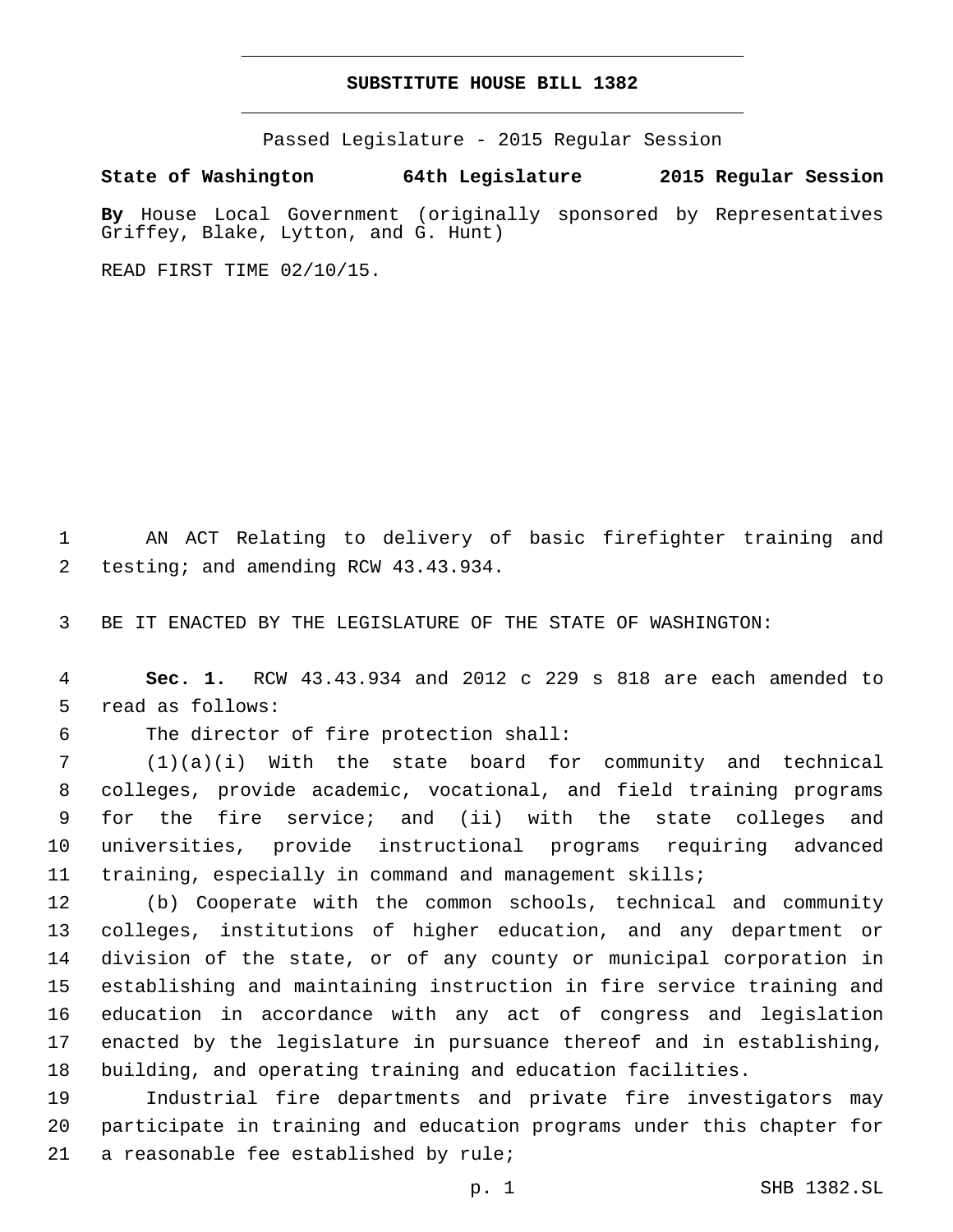(c) Develop and adopt a master plan for constructing, equipping, maintaining, and operating necessary fire service training and education facilities subject to the provisions of chapter 43.19 RCW;

 (d) Develop and adopt a master plan for the purchase, lease, or other acquisition of real estate necessary for fire service training and education facilities in a manner provided by law; and

 (e)(i) Develop and adopt a plan ((with a goal of providing firefighter one and wildland training to all firefighters in the 9 state. Wildland training reimbursement will be provided if a fire protection district or a city fire department has and is fulfilling their interior attack policy or if they do not have an interior 12 attack policy. The plan will include a reimbursement for fire 13 protection districts and city fire departments of not less than three 14 dollars for every hour of firefighter one or wildland training. The Washington state patrol shall not provide reimbursement for more than 16 two hundred hours of firefighter one or wildland training for each 17 firefighter trained))for the Washington state patrol fire training academy to deliver basic firefighter training and testing to all city fire departments, fire protection districts, regional fire protection service authorities, and other public fire agencies in the state. 21 The plan required by this subsection  $(1)(e)$  must specify that the 22 delivery of training and testing services will be provided:

(A) To recipients in the following order of priority:

(I) Volunteer departments;

25 (II) Combination departments; and

 (III) Fire agencies that employ only career firefighters and fire 27 officers; and

 (B) By personnel of the fire training academy, either at the academy's facilities in North Bend, Washington, or regionally at local fire agencies.

 (ii)(A) In lieu of receiving training and testing services from the fire training academy, city fire departments, fire protection districts, regional fire protection service authorities, and other public fire agencies in the state may seek reimbursement for their firefighter I training expenses. The amount of reimbursement will be calculated on a per capita basis. The per capita amount is equal to the three-year statewide firefighter per capita average for the regional direct delivery of training by the fire training academy. The three-year statewide firefighter per capita average is calculated by dividing the number of firefighters trained using the regional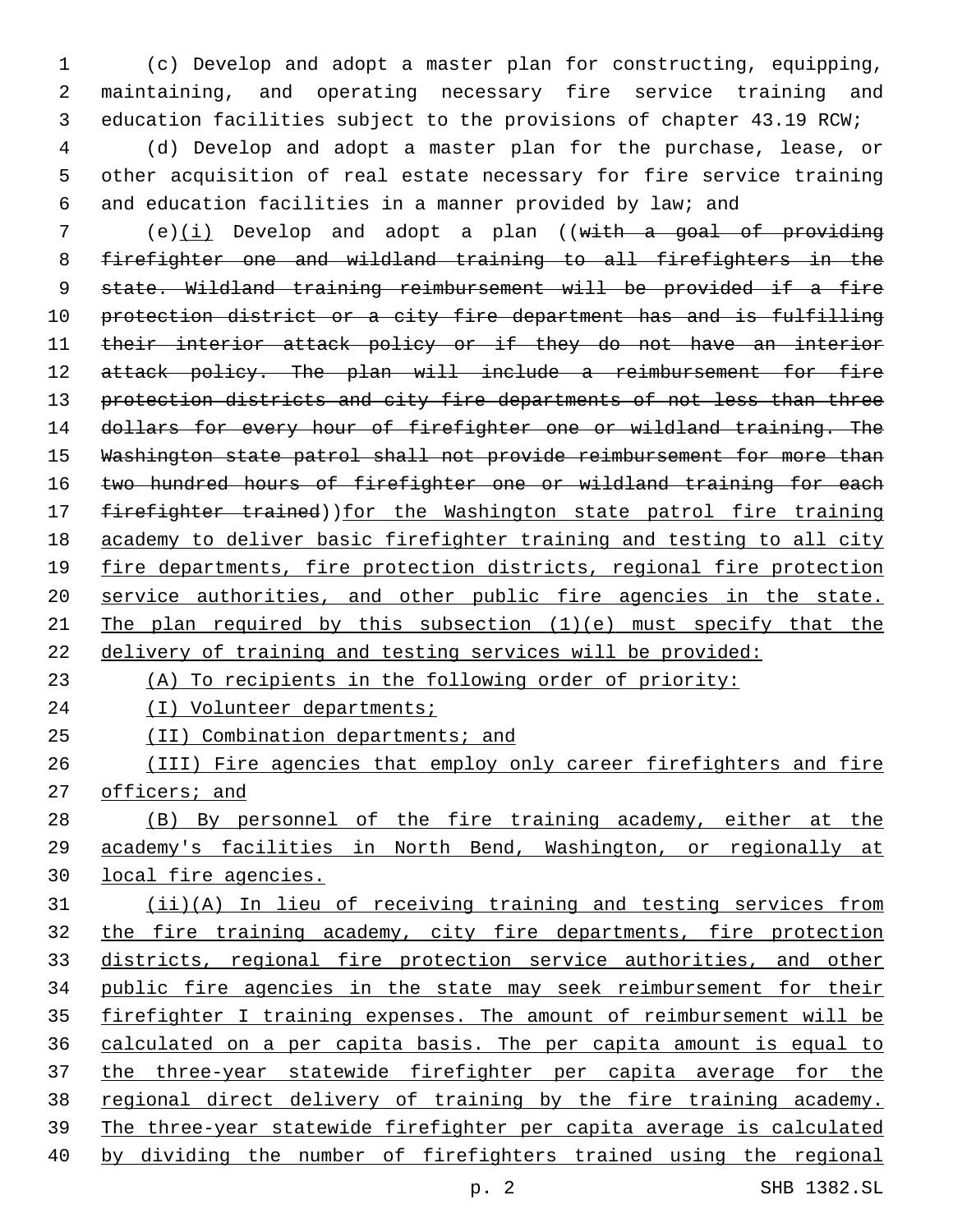direct delivery program during the three-year period into the total cost of providing regional direct delivery during the same three-year period. The regional direct delivery costs used for the basis of these calculations does not include the costs of the fire training academy personnel used to coordinate the direct delivery programs, the state's indirect costs, or any other indirect costs.

 (B) Prior to the implementation of the reimbursement provisions in (e)(ii)(A) of this subsection, the amount of reimbursement for city fire departments, fire protection districts, regional fire 10 protection service authorities, and other public fire agencies must be not less than three dollars for every one hour of firefighter I training, and may not exceed two hundred hours.

 (iii) Subject to approval by the director of fire protection, and 14 in accordance with the plan required by this subsection  $(1)(e)$ , the fire training academy facilities and programs must be made available 16 at no cost to fire service youth programs. The goal of making these facilities and programs available is to increase enrollment of volunteer firefighters, and to improve gender, cultural, and ethnic diversity within the fire service.

 (iv) For purposes of this subsection (1)(e), the following definitions apply:

 (A) "Basic firefighter training and testing" means training and testing for firefighters that is up to and includes the requirements of firefighter I, as identified by the national fire protection association standard 1001;

 (B) "Combination department" means a fire department with emergency service personnel comprising less than eighty-five percent 28 of either volunteer or career membership;

 (C) "Delivery of training" includes all resources, personnel, and equipment necessary to deliver training at the fire academy in North 31 Bend, Washington, or regionally at local fire agencies; and

 (D) "Volunteer department" means a fire department with volunteer emergency service personnel comprising eighty-five percent or greater 34 of its department membership.

 (2)(a) Promote mutual aid and disaster planning for fire services 36 in this state;

 (b) Assure the dissemination of information concerning the amount of fire damage including that damage caused by arson, and its causes 39 and prevention; and